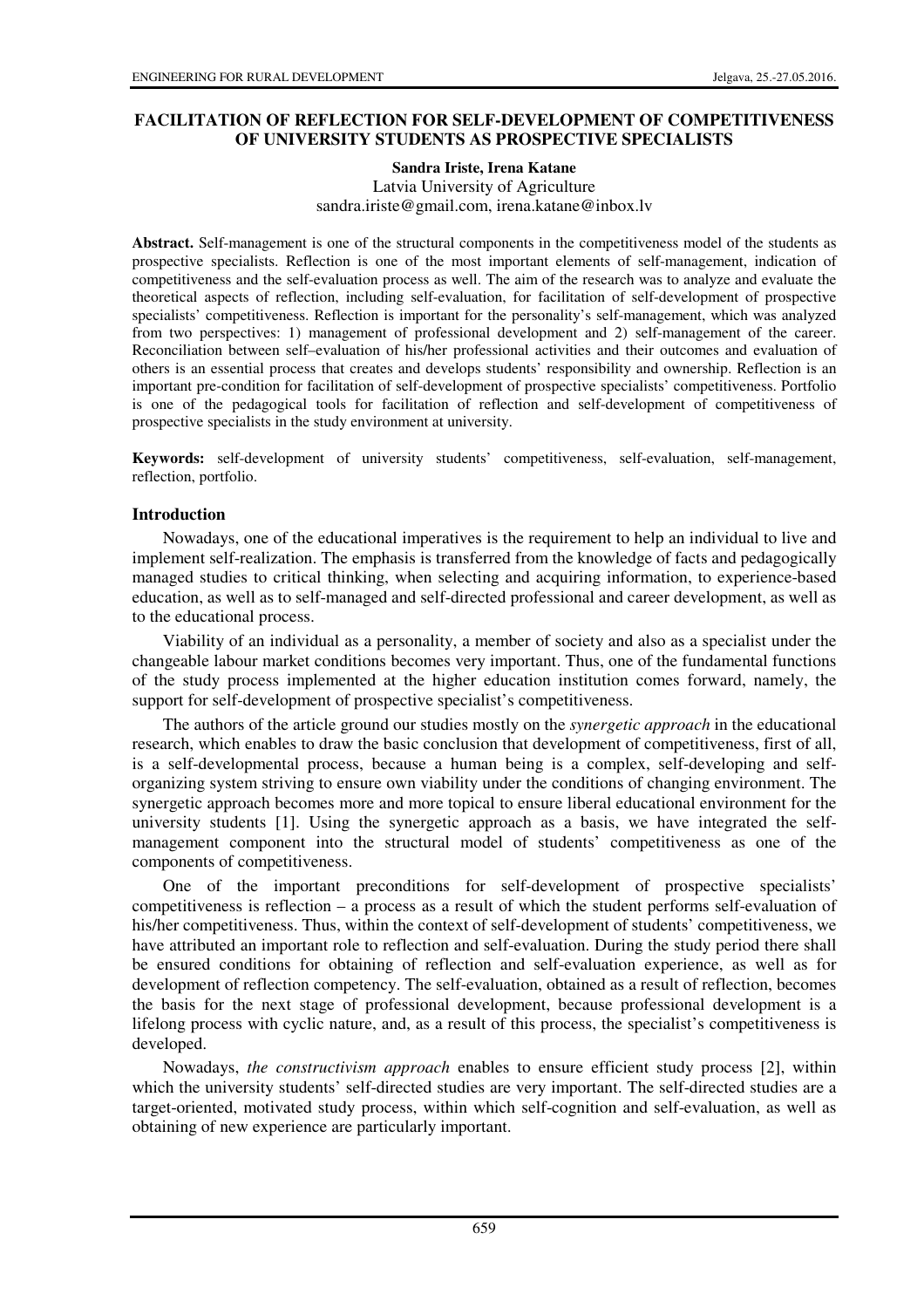In this article the emphasis will be placed on the principle of *reflection facilitation.* We attribute an important role to it within the process of facilitation of self-development of students' competitiveness.

In order to facilitate self-development of students as prospective specialists' competitiveness, there shall be ensured favourable study environment for such development; therefore, we ground our research also on the *ecological approach* [3]*.* In order to help the university students as prospective specialists self-evaluate their competitiveness through reflection, it is important to substantiate the concept *reflection* scientifically. This concept, according to its meaning, is a multidimensional category. The reflection is both a part of the component of competitiveness self-management and an indicator of competitiveness, as well as a process, and an important precondition for the selfdevelopment of competitiveness. An important place in this article has been given to *portfolio,* which is one of the pedagogical means for facilitation and promotion of reflection that helps to facilitate selfdevelopment of competitiveness in the university study environment. Portfolio envisages both *reflection as a process* and *self-evaluation* of competitiveness *as a result*.

*The aim of the research:* to develop the theoretical basis of facilitation of reflection, including self-assessment, of students as prospective specialists in the study environment for self-development of their competitiveness.

## **Materials and methods**

One of the important tasks within the study process at higher education institutions is provision of environment appropriate for development of prospective specialists' competitiveness. For this purpose there were the conceptual approaches selected: *constructivism-based approach; ecological approach; synergetic approach*.

In this article two significant aspects of the performed theoretical research have been viewed:

- *reflection* as both a part of the component of competitiveness self-management and an indicator of competitiveness, as well as a process and an important precondition for the selfdevelopment of competitiveness;
- *portfolio* as a pedagogical means in the study environment of a higher education institution for facilitation of prospective specialists' competitiveness.

*Methods of the research:* study, analysis and evaluation of scientific literature; reflection of the authors' exploratory, academical/pedagogical experience.

## **Results and discussion**

## *Reflection within the context of self-management*

In order it would be possible to substantiate scientifically reflection as a part of the selfmanagement component of the structure of prospective specialist's competitiveness, at the beginning we will explain the concept of *self-management*.

In the psychology science very often the concept *psychic self-regulation* is used. Alongside with psychological self-regulation it is possible to find in the publications also the concept of *psychological self-management*.

B.V. Zeigarnika together with colleagues wrote about the development of self-regulation as conscious management of one's own behaviour [4].

J. D. Homska points out that by the spontaneity of higher psychic functions is meant the wilful opportunity to manage the psychic functions [5].

In the theory of cybernetics, management and regulation are related as an entirety and a part. Management means implementation of such influence (chosen out of many possible based on the particular information) that facilitates the achievement of a previously set aim. The management process is characterized by the following stages: 1) collection and processing of information; 2) decision-making; 3) implementation of the decision; 4) control.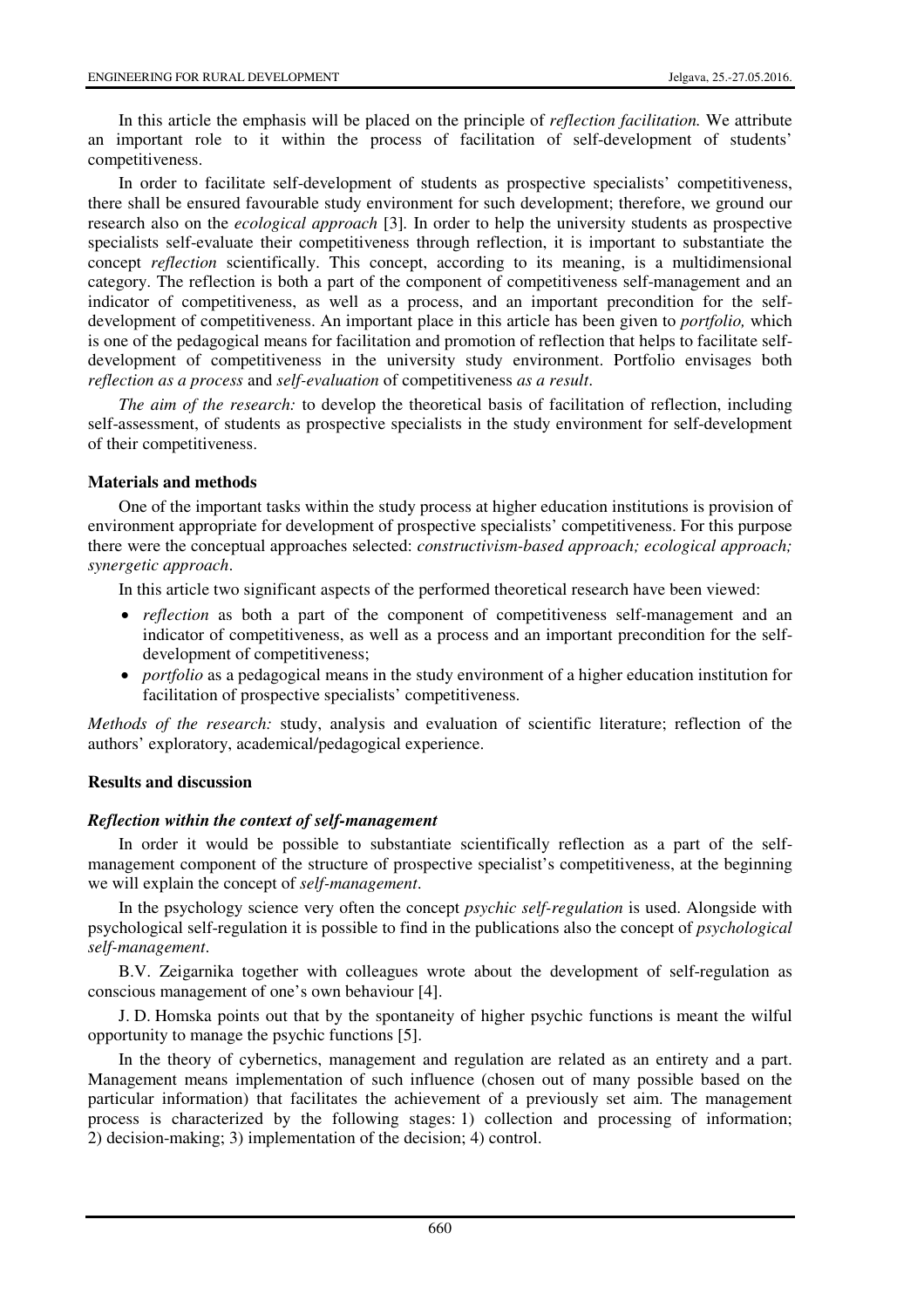As regards the concept of *regulation*, it has narrower meaning, namely, adjustment of the managed system according to the set functioning norms, rules, parameters, in case of deviations. It is a mechanism for stabilization of the system or its functioning [6].

G.S. Nikiforov also finds that: 1) self-management of psychic processes shall be viewed broader than the self-regulation processes; 2) self-management and self-regulation of psychic processes are related as an entirety and a part [7].

By self-management of psychic processes, the scientist means an individual's conscious influence on the psychic phenomena (processes, conditions, and qualities), actions, his/her behaviour characteristic to him/her, in order to retain or change the nature of the process.

By self-managed or self-directed learning (in German *selbstgesteurtes/ selbstorganisiertes/ selbstreguliertes/selbstbestimmtes Lernen)* is meant the process of learning, when an individual takes the initiative and acts with/without others' assistance [8; 9].

Self-directed studies have cyclic nature, where the following fundamental stages could be identified:

- *planning of independent studies* (determines the needs of own learning; identifies the aims of learning; identifies the necessary resources, including human resources, material resources);
- *realization of independent studies* (chooses and uses the corresponding learning strategies);
- *evaluation of independent studies* (evaluates not only the results of learning, but also the study process, including the skill to learn).

Self-directed learning is a characteristic feature of the adults' autonomous learning process [10]; however, it is not a synonym of self-education. It may take place both independently (in an autodidactic manner) and by involving other people in the learning process due to two reasons: 1) under the influence of external conditions; 2) under the influence of an individual's own volition [11].

The personality's self-management function is characteristic also to *reflection*, which we would like to view from: 1) the aspect of professional development management; 2) the aspect of career selfmanagement.

*Management of professional development.* Reflection (from Latin *reflexion* – redounding upon) is a type of an individual's theoretical activities, the perception, contemplating of his or her actions, experiences, feelings and reflexion, and finding out of regularities. Reflection is a key that opens developmental opportunities [12; 13]; it is a process, when an individual obtains knowledge through experience [14; 15; 16]. Reflection is the investment of time in the quality and progress, but the absence of reflection is the investment of time in the concerns and stagnation [17].

At the beginning of the  $20<sup>th</sup>$  century J. Dewey [18] actualized the significance of reflection in the field of human thinking and professional development. He points out that reflection is based on a reflexive thought, which, unlike freely running, impulsive thought, is: focused, structured, logical, serves as a basis for the next thought, every assumption is justified with a verified substantiation, it is an essential source of professional knowledge, because it makes the new specialists to find new ways of thinking.

A group of American scientists [19] adds to this list the following: 1) continuity, namely, an ongoing dialogue with oneself and others comprises/is related to reflection before, after and during the obtaining of experience; 2) contextualization – the reflection shall be concrete and specific.

Scientist M.W. Daudelin [20] points out that reflection is a process of stepping back from experience, during which the experienced shall be carefully and independently considered, and the conclusions shall be drawn. The aim of reflection is to improve the efficiency of own performance. It is some kind of reference-point ... after action or the result of action, in order to improve future actions [21], achieve higher professional level [22].

Professor D.A. Schön [23] also has viewed the reflection process within the context of specialists' practice – *reflection in action* and *reflection on action*. Some authors [24; 25; 26] emphasize the significance of *reflection before action*. Researchers A. Alsop, S. Ryan [27] explain this type of reflection as follows: it is like looking at an information leaflet before going on a trip. We have ideas what the destination would look like, what we could do and whom we could meet. In its turn, reflection in action is like looking at the water in the pool or at the mirror; it shows us what we are like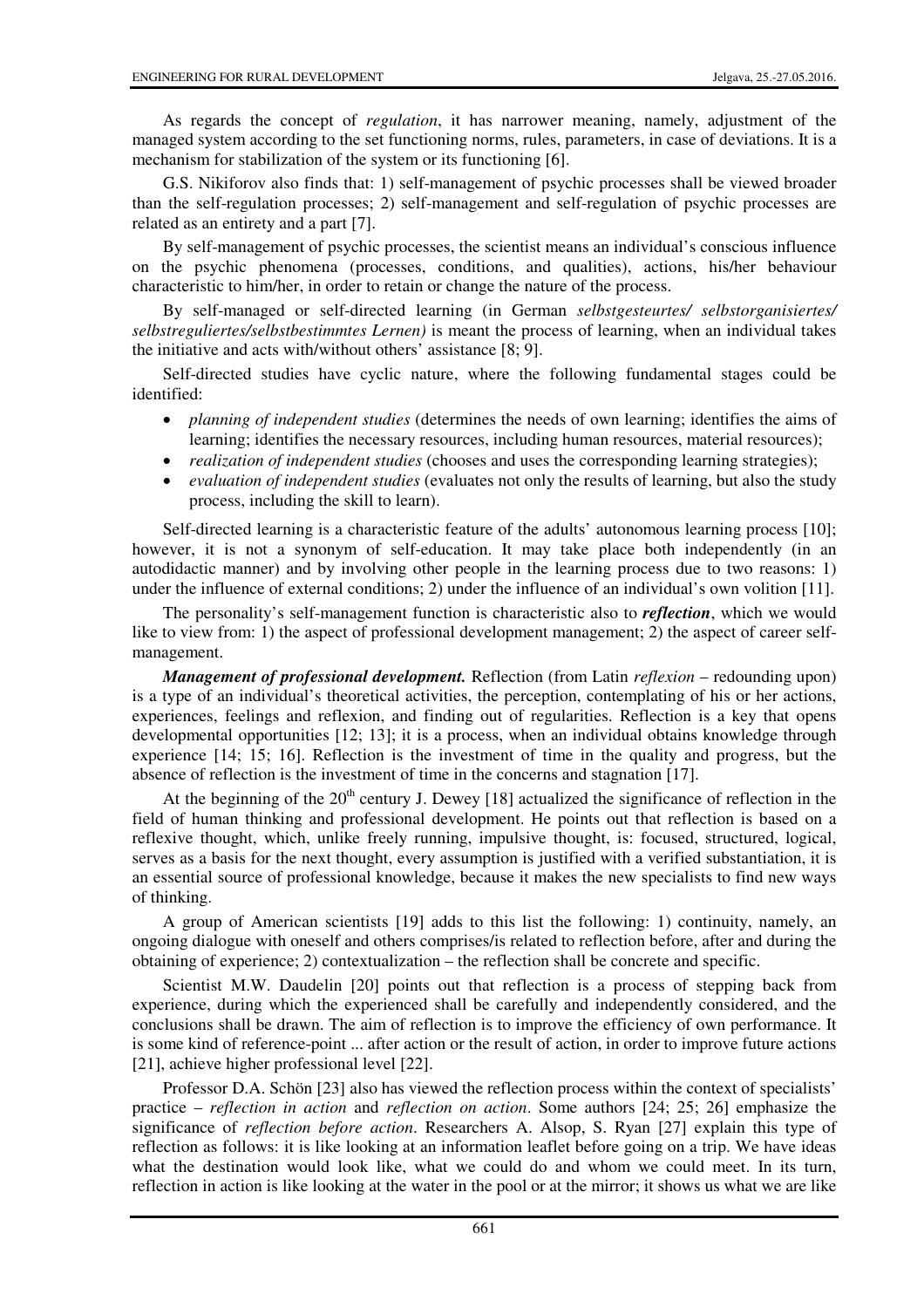at the present moment. Scientists compare reflection on action to photos or video after the trip. They tell where we went, what we did and whom we met.

The political dimension of reflection shall be attributed to the following questions: Who benefits as a result of my professional activities?; Whose interests do I serve to? This dimension is related to the control, influence and power of different professional situations. When the Food and Veterinary Service employees visit the company, is my main aim to avoid problems or to improve the performance of my company?

Thus, reflection is a complex and multifaceted process for obtaining of personal experience, which helps the prospective specialist to formulate the obtained results, redefine, (re)structure the aims of further actions, to adjust own way towards education, professional development [28]. According to scientists M. Killeavy and A. Moloney [29], in formation of reflexive approach, the action shall become the most important activity for development of future professionals. Under the modern unpredictable living conditions, the working conditions also change continuously. Therefore, a specialist must be ready to questions about his own professional performance and he must find the answers himself. In this case, reflection is a powerful impulse for the continuous personality and professional development, self-directed studies [30].

*Career self-management.* Due to the influence of global processes it is difficult to anticipate the development of career, therefore, the individual's role becomes more important for the career planning, search for and obtaining of the employment, as well as for the retaining of job to ensure own employment, which is one of the indicators of competitiveness.

Within the career management process, an individual develops, introduces and controls the aims and strategies of career [31; 32]. According to I. Jaunzeme's thesis [32], awareness about career management shall have both the individual and the organization, where he works. At the individual's level such knowledge helps manage the development of own personal career more efficiently; but at the organizational level – the management of the company is aware of the problems their employees face, when taking decisions concerning career.

Scientists from New Zealand L.M. Jorgensen and S. Hansen [33] point out within the context of evaluation of competitiveness that it is easy to identify reflection, but difficult to describe and measure, therefore, in the research methodology it is necessary to emphasize the meaning of selfassessment given by respondents (students) through reflection. This facilitates development of participation in evaluation and responsibility for own work results [34].

Russian scientist D. Kryukov [35] adds to this idea, when writing that competitiveness, firstly, manifests through the fact that the prospective specialist can knowingly change not only the external conditions of existence and life activities, but also own inner world, himself, personality properties and character. Alongside with the developed reflection and self-confidence, the prospective specialists can broaden the range of their opportunities (to develop their career) thanks to the understanding and transformation of those own qualities, which hinder or facilitate competitiveness.

It is obvious that to be able to identify, even more – to connect contradictions efficiently, to adapt to the circumstances and at the same time to alter them in own favour is the prerogative of an individual whose self-confidence and reflection are developed. Reflection, consciousness and selfconfidence are closely related to creative thinking that is based not only on a cognitive act, but on the personality on the whole.

We agree with R. Hahele [36] that a full assessment process comprises both of these concepts (evaluation, assessment). As to the inner process – assessment of own work, the concept selfevaluation shall be used, where self-evaluation is obtained as a result

#### *Facilitation of students' reflection for self-development of competitiveness*

Since self-management is an important structural component of competitiveness, then the facilitation of reflection, including self-assessment and self-evaluation, on the whole ensures also the development of prospective specialists' competitiveness.

The prospective specialists must be able to assess, as well as to evaluate not only their own professional performance, but they must teach this to do also to their employees. Self-study facilitates identification of the basic values of professional activities, thus enabling to become better specialists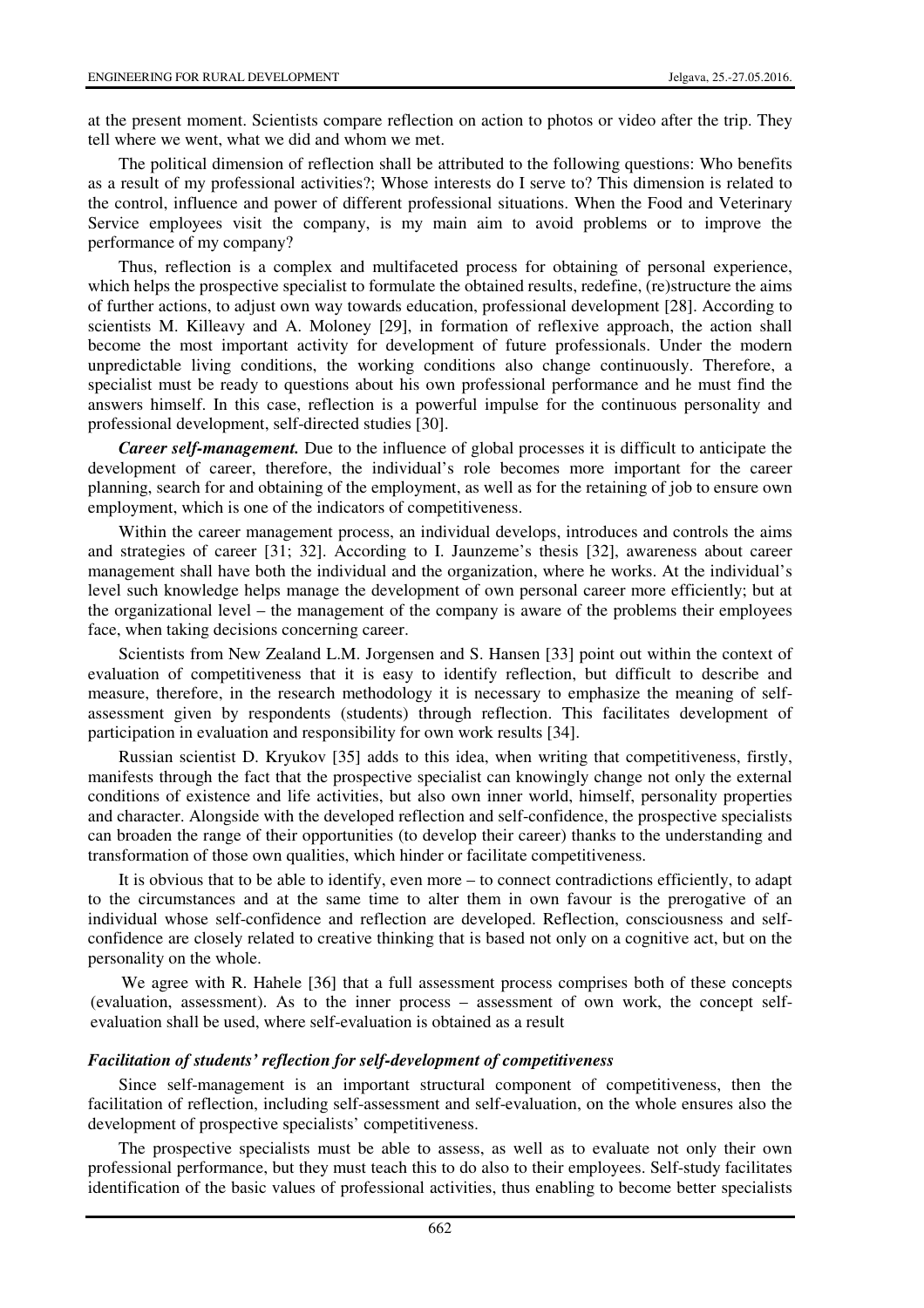[37]. The employees, who are encouraged to assess themselves and to reflect on their professional performance, improve their performance. These specialists become active facilitators of the efficiency of professional activities; they feel responsibility towards their colleagues, clients and the manager, thus striving to achieve outstanding performance in any field – both in their personal life and professional activities [38].

Coordination of self-evaluation of one's own work and actions and the evaluation given by others is an essential process, which forms and develops in students the responsibility and shared responsibility, which, in their turn, are the indicators of competitiveness. Therefore, it is important that the students, together with the teaching staff, develop evaluation instruments for self-evaluation. The analysis of scientific literature shows that *portfolio* may serve as an excellent means for students for registration of their achievements, i.e. for planning their personal development.

Portfolio is a sound and varied method to be used for evaluation of students' studies. According to this method, the intellectual development is registered in writing; it facilitates the critical-reflexive process that enriches the students' educational experience and helps them transform into self-directed reflective personalities [21; 39]. When focusing on studies, the students shall assume the responsibility for their learning.

On the one hand, portfolio is a written report on the individual's achievements and activities summarized in a register. It is purposeful selection of the samples of the works of a student – the prospective graduate. The selection has been done within a particular period of evaluation [40]. On the other hand, several authors [41; 42] focus on portfolio as a productive means for development of prospective specialists' competitiveness and promotion in the labour market. Such means is based on assessment of the specialists' competency and achievements in the field of education, research, social sphere, as well as on the perspective of business and creative development.

G. Bräuer [43] compares portfolio to own work display. Everybody can observe it. It is only me who decides, what to place there (portfolio – process) or – contrary – what to remove from there (portfolio – result). In the first case I reflect alarming depth, in the second – blank surface.

*Portfolio – process and result. Portfolio-process* serves for the teaching staff as an operative information and control instrument. The teaching staff is provided an opportunity not only to track the developmental level of knowledge and skills, but also, if necessary, to make necessary adjustments in organization of the study process [44]. *Portfolio-result* is a totality of successive best works, projects and other documents selected by a student through reflection (improved through portfolio – process evaluation and analysis). The main aim of this portfolio type is to acquaint with the macrostructure of self-education [43].

*Portfolio types. Portfolio-based learning* is closely related to the principles of experimental learning, which is a cyclic reflection and learning process of registration, review of events and which is integrated into the holistic model of the learning process on the individual's learning, growth and development [45; 46]. In portfolio the results of the educational process are registered and the trajectory of the student's individual education is shown, i.e., the students can efficiently analyze the educational process during the study process.

American professor T.M. Haladyna [47] has identified five portfolio types: *ideal, showcase, documentation, evaluation,* and *class* portfolio. But V.J. Melograno [48] has identified nine portfolio types: *personal, working, record-keeping, group, thematic, integrated, showcase, electronic, multiyear*. These portfolios may be used separately or several of them may be combined.

The Bergen university professor K. Smith and the Leiden university professor H. H. Tillema [49] analyze four types of portfolios: *dossier, training, reflective and personal development.*

Professor M. McIntosh [50] identifies three portfolio platforms used in higher education: *working portfolio*; *showcase portfolio*; *assessment portfolio*.

*Working portfolio* is developed in order the exchange of information between the student and the teaching staff/mentor would take place. Based on the specific learning aims, it serves as "*holding tanks*" of students' works. By checking regularly the working portfolio, the teaching staff/mentor can diagnose the student's strengths and weaknesses, which serves for the student as guidelines for improvement of his performance. The main target group of the working portfolio is *the student*.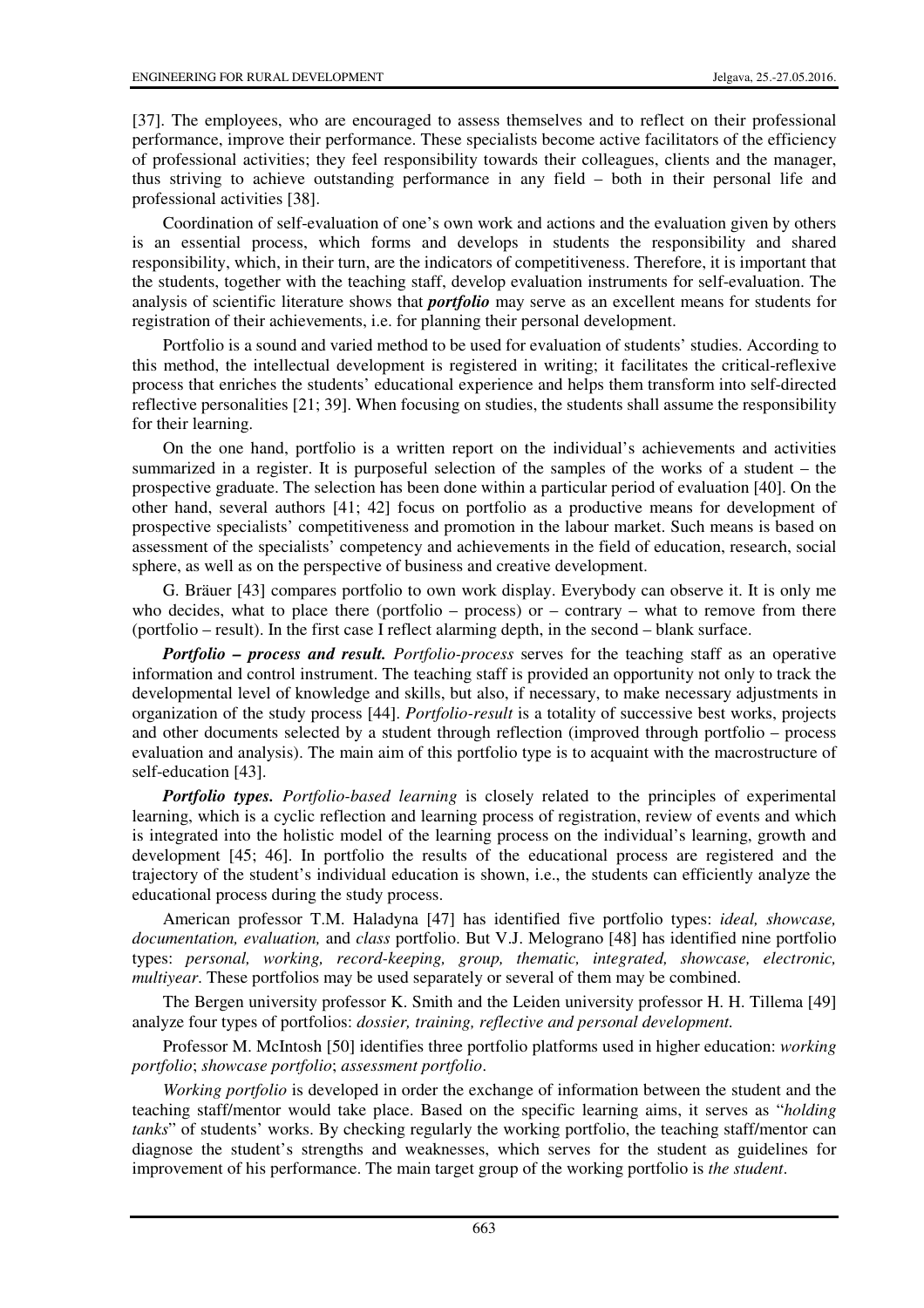The process of information exchange may take place several times, within the period you have determined, i.e. after completion of the task, the student receives feedback from the teaching staff/mentor, makes changes and submits his work repeatedly. Each cycle improves both the student's learning and his perception of leaning. By receiving feedback from the teaching staff, the student develops his reflexive skills and learns to evaluate himself. After completion of projects, the student may move some samples from the working portfolio to the showcase portfolio.

During the development of *showcase portfolio* the student obtains particularly positive experience. By including his best works, the student is able to define himself in relation to his culture, learning and values. This portfolio form may be used within the framework of one course or the whole program, where collection of the best works had been created over several years. Thus, showcase portfolio may serve as an activity of the study program culmination or as an additional in-depth test, exam. The target audience of showcase portfolio comprises *the student, faculties,* where he studies, *the teaching staff and other students*, as well as the potential *employer*. In its turn, the content of the portfolio could be developed both at the university (in the classrooms) and outside this environment, namely, while working part-time job or participating in the volunteers' activities.

The main aim of *assessment portfolio* is to record, what the student has learnt by acquiring the particular study subject. This form of portfolio shall be developed so that it would show the student the connection between what he is learning and the fact what specific aims of the study course are defined in the study program. Assessment portfolio may be used to demonstrate the skills and content to be acquired. Assessment portfolio addressee is *the student* as a prospective specialist and *the teaching staff*. But the comprised content shall show the student's achievements/study results, namely, all documents that the teaching staff and the student find the evidence for attainment of the aims of the study course.

Scientist M. McIntosh [50] emphasizes – in order to use assessment portfolio, the following preconditions shall be observed:

- it is necessary to identify what procedural knowledge will be evaluated;
- it is necessary to plan the evaluation tasks for the identified learning objectives;
- it is necessary to determine the criteria for each task to be evaluated.

When receiving evaluation, the student must know the objective of the task/course, the standards set by the teaching staff and how the student's work will be evaluated according to these standards.

With portfolio the student gains greater positive insight into both oneself as a learning human being and an individual and eventually – a specialist ready for working in the profession. The teaching staff, while evaluating the student's portfolio, also gains a complex view on the student as a unique human being who will live "beyond the borders of the classroom".

Having summarized the literature on portfolio as the pedagogical-psychological instrument or means, we agree to D.V. Valko's [51] point of view, namely, there are three aspects regarding the use of this instrument: accumulative portfolio; reflexive portfolio; portfolio – process.

The aim and meaning of the depicted portfolios can be understood by identifying the range of tasks to be dealt with from the constructive aspect: at the reflexive portfolio level. By means of portfolio it is possible to deal with the tasks of both pedagogy and personality development.

- 1. *Evaluation*: evaluation of traceability and the level of competency; traceability and evaluation of the acquisition of the types of professional activities; traceability and evaluation of the achievements of other individual educational trajectory.
- 2. *Formation, development*: development of the skills and abilities necessary for setting the aims, planning, performing self-organization and development of other professionally important skills and abilities; development of the first experience concerning professional competition.
- 3. *Socio-psychological aspects*: designing of personality's professional development and selfdevelopment; development of study motivation, achievement motivation and professional performance motivation; systemic realization of self-educational and educational reflection; development of successful socialization, including in professional environment.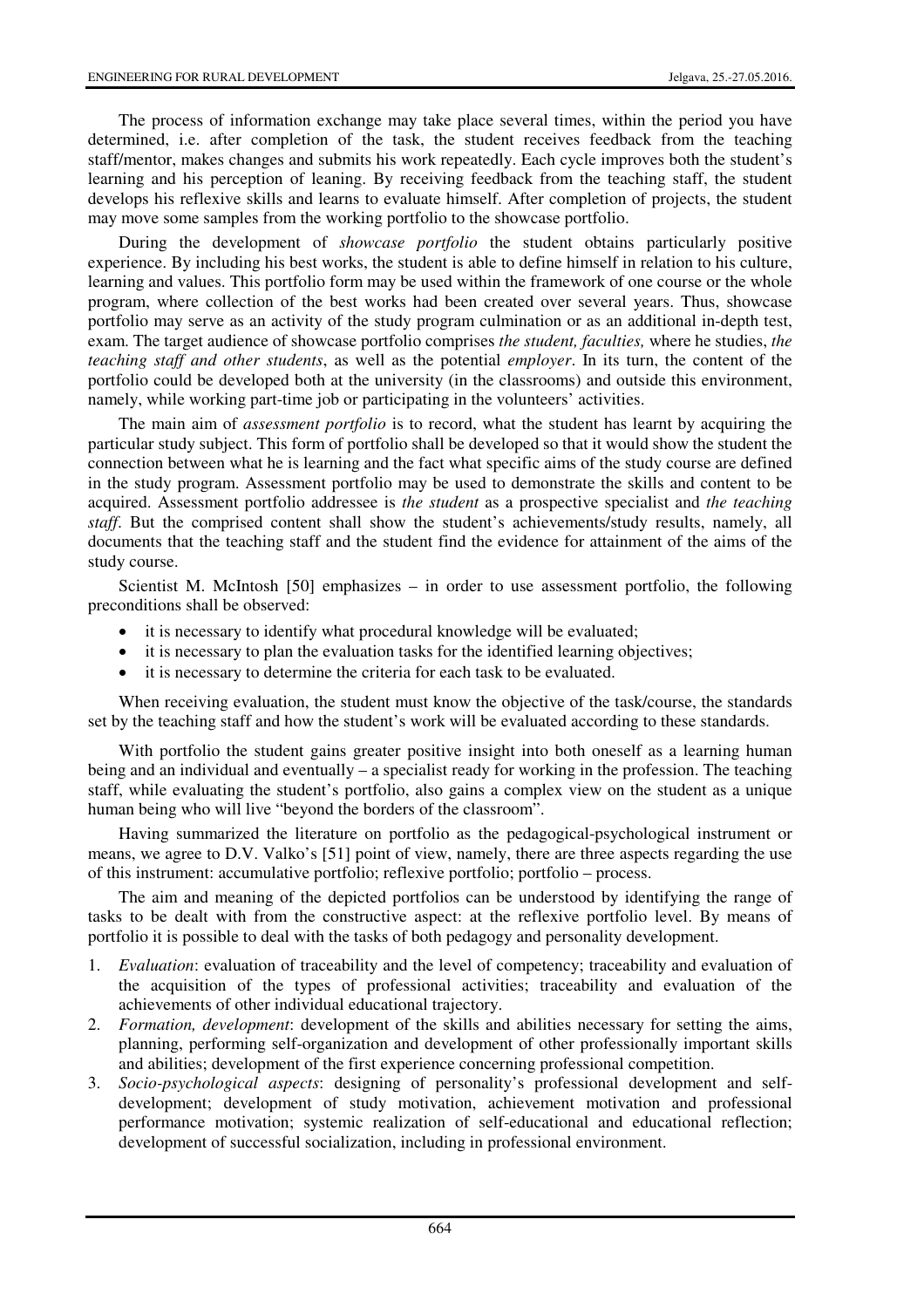

Fig. 1. **Realization aspects of the student's portfolio**

Having summarized the experts' views, D.V. Valko [51] draws a conclusion that the essence and task of portfolio in the educational process is the function of a psychological-pedagogic instrument.

Figure 1 shows realization aspects of the student's portfolio after adaptation and modification of the portfolio conception by D.V. Valko [51].

**Structure of portfolio.** The analysis of scientific literature shows that the systemic instrument facilitating a prospective specialist's competitiveness may be his/her created portfolio, which is complementary for the developed model of prospective specialists' competitiveness and ensures the specialist's achievements: in the aspects of self-conception and personality and professional progress, competence of the environment of professional activities, self-management.

The portfolio of a prospective specialist consists of four parts. The first part of the portfolio shows the dynamics of the student's personality and professional development. The second part – the development of the personality and the competitiveness component of professional progress: the system of dominant motives that manifests through needs, interests and aims; the system of value orientation manifesting through the attitude towards reality: ideals, beliefs, the world outlook.

In the third part of the portfolio it is possible to observe development of the competence of the environment of professional activities component of manager's competitiveness that enables to accumulate the achievements and results of professional knowledge and experience obtained by the student, including the results of practice, existence of scholarships, certificates, participation in the courses, forums, seminars, receiving of grants, improvement of professional skills; the ability to deal with different professional tasks in the environment of professional activities has been shown.

The fourth part of the portfolio shows the specialist's ability to plan his professional development, the dynamics and development of volition, flexibility (in thinking, action, interaction), reflection and emotional intelligence.

#### **Conclusions**

- 4. The prospective specialist's competitiveness is a complicated totality of personality qualities and functions. The self-management component is very important within the multicomponent structure of competitiveness, and the self-management component is formed of reflection; volition; flexibility in thinking, action, interaction and emotional intelligence.
- 5. The personality's self-management function is characteristic also to the reflection, which we could view from: 1) the aspect of professional development management; 2) the aspect of career self-management. Furthermore, reflection is both the process, which serves for the teaching staff as an operative information and control instrument, and the result - acquaints prospective specialists with the macrostructure of self-education and competitiveness development.
- 6. There are 3 types of reflection: reflection before action; reflection in action; reflection on action. The most widely spread type of reflection is reflection on action. However, the other two types of reflection are of the same importance for facilitation of the development of prospective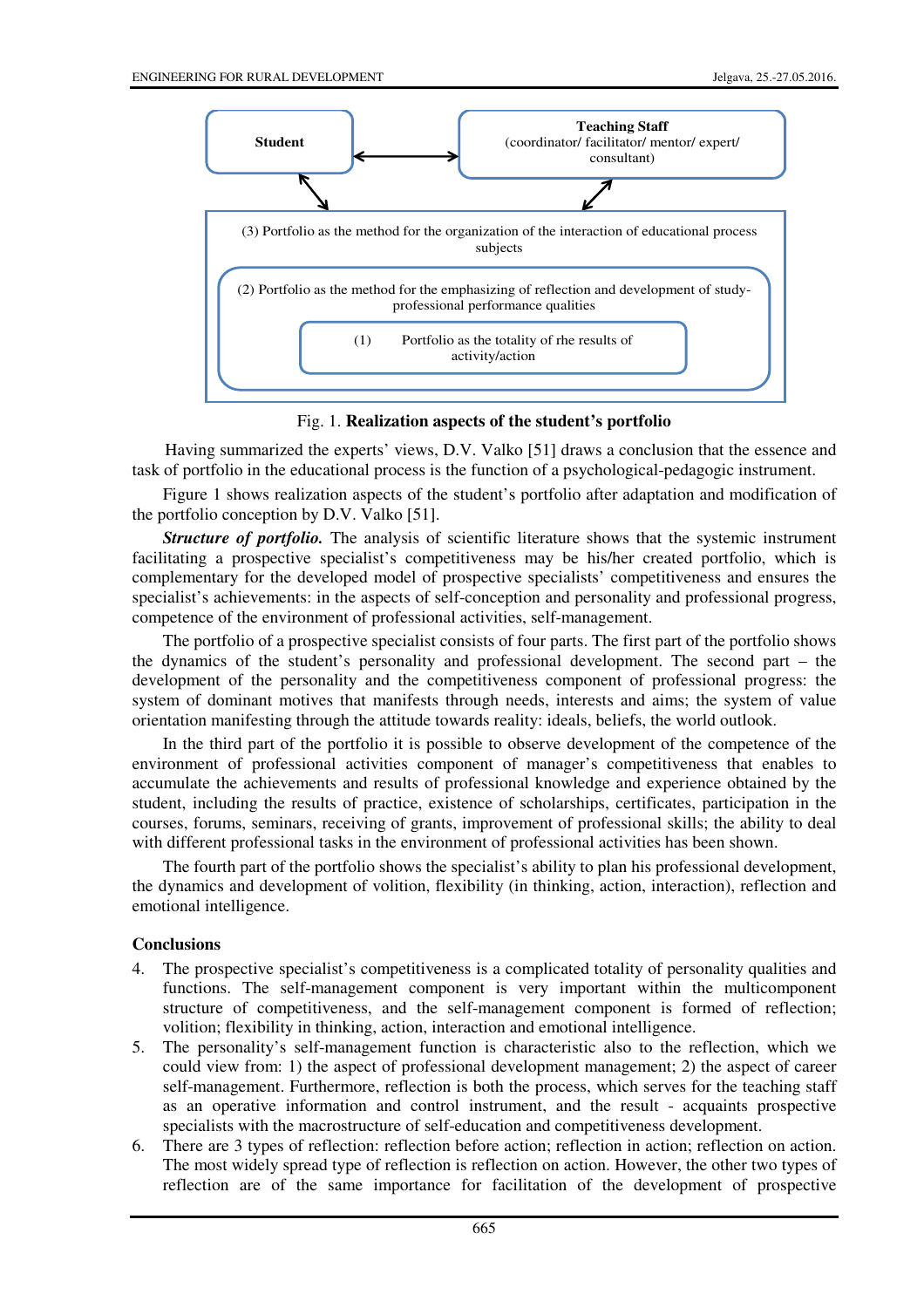specialists' competitiveness. The student as a prospective specialist, when reflecting on his competitiveness, learns to assess his strengths and weaknesses, which he must address within the study, self-educational and career self-management process.

- 7. It is important to ensure such study environment at the higher education institution, which would facilitate competitiveness of the students as the prospective specialists. This could be best implemented by facilitating students' reflection on their integration into the study process, readiness for the professional activities, competence of the environment of professional activities, on the professional activities and their results.
- 8. Portfolio method is pedagogical means for facilitation development of competitiveness, including reflection, because the student obtains experience concerning self-assessment of own actions and their results. Portfolio serves for assessment of both the process and the results. There are several portfolio types, which could be used in both ways – separately and when several types are combined.
- 9. The value of the portfolio method could be seen in the following: 1) during the study process, the students not only themselves collect representative samples of assessment of their work, but also critically deal with the simulating questions focused on the achievements as a positive contribution, contrary to the conventional testing of knowledge, which is developed in order to show the student what he has not achieved, mastered; 2) the emphasis is transferred from what the student does not know and cannot do to what he knows and can; an integration of qualitative and quantitative assessments; 3) transfer of pedagogical emphasis from the assessment to the selfassessment – as a result, the student learns to self-express, formulate conclusions, analyze own work, express own point of view, thus developing thinking, and at the same time improving his language as a part of communicative competency, which is very important for the prospective specialists' work.
- 10. The student's portfolio shows the main components of the prospective specialist's competitiveness, the content of which constitutes the specialist's competitiveness in the environment of professional education and activities. This facilitates the student's motivation for achievements and ensures the student's individual development; facilitates the development of material complexes that attest the prospective specialist's CV, as well as implements reflection and self-evaluation.

## **References**

- 1. Shvetsov M.Y., Blinov L.V., Blinova L.N., Kaplina S.E., Ulzytuyeva A.I., Rozhkova S.A., Tagirova N.P. An Interdisciplinary Educational Module to Implement the Synergetic Approach in Liberal Education of the University Students. Journal of Sustainable Development, vol. 8 (6), 2015, pp. 286-291.
- 2. Шаталова Н.П. Конструктивный подход к обучению как фактор эффективности всех уровней образовательной системы (Constructive approach to study process as efficiency factor in the all level of educational system). [online] [12.04.2016]. Available at: http://www.portalus.ru/modules/pedagogics/rus\_readme.php?subaction=showfull&id=127119553 0&archive=&start\_from=&ucat=&
- 3. Широбокова Ю.Н. Теоретические основы социально-экологического подхода к обучению химии в ВУЗе (Theoretical bases of social-ecological approach to chemistry studies at university). [online] [12.04.2016]. Available at: http://scientific-notes.ru/pdf/014-26.pdf (In Russian).
- 4. Зейгарник Б.В., Холмогорова А.Б., Мазур Е.С. Саморегуляция поведения в норме и патологии (Self-regulation of behavior in health and disease). Психологический журнал, vol. 2(10), 1989, pp. 122-132. (In Russian).
- 5. Хомская Е. Д. Нейропсихология (Neuropsychology). Санкт-Петербург: Питер, 2005. 496 p. (In Russian).
- 6. Ильин Е.П. Психология воли (Psychology of Will). Санкт-Петербург: Питер, 2009. 368 p. (In Russian).
- 7. Никифоров Г.С. Самоконтроль человека (Self-control of human being). Ленинград: ЛГУ, 1989. 191 p. (In Russian).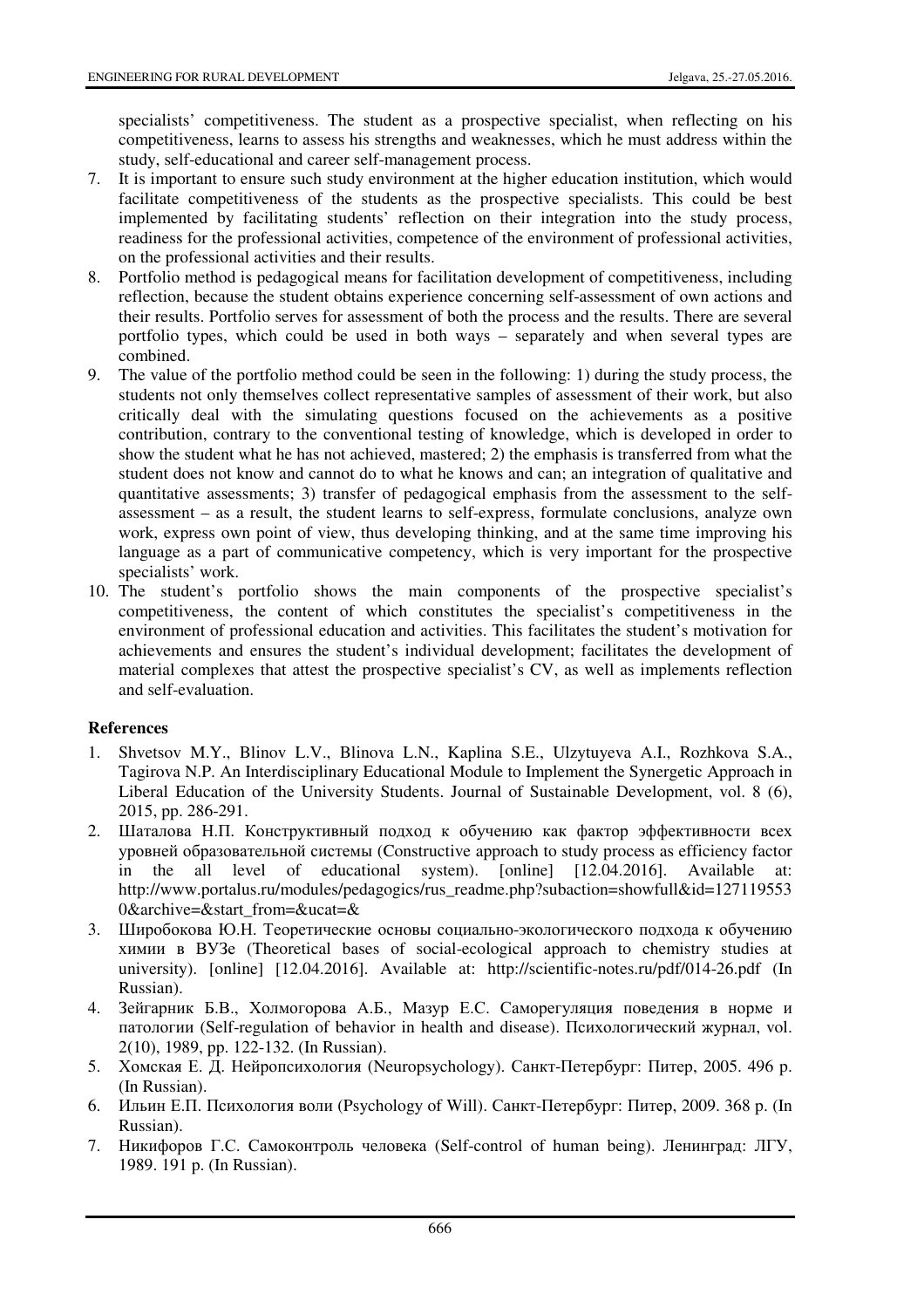- 8. Internationale Trends des Erwachsenenlernens. Monitoring zum Programm "Lernkultur Kompetenzentwicklung" (Monitoring of Programm "Competence Development of Learning Culture"). Münster: Waxmann, 2005. 305. S. (In German).
- 9. Knowles M.S., Holton E.F., Swanson R.A. (2007). Lebenslanges Lernen: Andragogik und Erwachsenenlernen (Lifelong Learning: Andragogy and Adult Learning). München: Elsevier Spektrum Akademischer Verlag, 2007. 341 S. (In German).
- 10. Avis J., Fisher R., Thompson R. Teaching in Lifelong Learning: a Guide to Theory and Practice. New York: Open University Press, 2015. 308 p.
- 11. Baranova S. Augstskolu docētāju profesionālā pilnveide tālākizglītībā. Promocijas darbs (Professional development of the university faculty in further education. The doctoral thesis). Rīga: LU, 2012. 325 lpp. (in Latvian).
- 12. Dewey J. How We Think: A Restatement of the Relation of Reflective Thinking to the Educative Process. Boston: D.C. Heath, 1933. 301 p.
- 13. Hatcher J.A., Bringle R.G. Reflection: Bridging the Gap Between Service and Learning. College Teaching, vol. 45(4), 1997, pp. 153-158.
- 14. Fenwick T. Experiential Learning: A Theoretical Critique from Five Perspectives. Columbus: Ohio State University, 2001. 77 p.
- 15. Illeris K. How We Learn: Learning and Non-learning in School and Beyond. British Journal of Educational Studies, vol. 57(3), 2007, pp. 217-344.
- 16. Jarvis P. Towards a philosophy of human learning. In: Jarvis P., Parker S. (Eds.). Human learning: An holistic approach, London: Routledge, 2005. pp. 1-15.
- 17. Luttenberg J. Doceren en reflecteren; over verbreding en verdieping van reflectie bij docenten (Teaching and reflecting; to broaden and deepen reflection of teachers). VELON Tijdschrift voor Lerarenopleiders, vol. 23(1), 2002, pp. 20-28. (In Duch).
- 18. Dewey J. How We Think. Boston: D.C. Heath, 1910. 231 p.
- 19. Eyler J., Giles, D.E., Schmiede. A. Practitioner's Guide to Reflection in Service-Learning: Student Voices and Reflections. A Technical Assistance Project funded by the Corporation for National Service. Nashville: Vanderbilt University, 1996.
- 20. Daudelin M.W. (1996). Learning from Experience through Reflection. Organizational Dynamics, vol. 24(3), 1996, pp. 36-48.
- 21. Zubizarreta J., Mills B. Reflective Practice for Improving Student Learning, San Francisco: Jossey-Bass, 2009. 400 p.
- 22. Korthagen F. Linking Practice and Theory, The Pedagogy of Realistic Teaching Education, Mahwah, New Jersey: Lawrence Erlbaum, 2001. 328 p.
- 23. Schön D.A. The reflective practitioner. NY: Basic Books, 1984. 384 p.
- 24. Eraut M., Schön shock: A case for reframing reflection-in-action? Teachers and Teaching: Theory and Practice, vol.1(1), 1995, pp. 9-22.
- 25. Moon J. Reflection in learning and professional development. London: Kogan Page, 1999. 229 p.
- 26. Petty G. Teaching Today. The United Kingdom: Nelson Thornes Ltd., 2009. 624 p.
- 27. Alsop A., Ryan S. Making the Most of Fieldwork Education: A practical approach. Cheltenham: Nelson Thornes, 1999. 240 p.
- 28. Admiraal W.F., Wubbels Th., Korthagen F. Student teacher behaviour in response to daily hassles in the classroom. Social psychology of education*,* vol. 1, 1996, pp. 25-46.
- 29. Killeavy M., Moloney A. Reflection in a Social Space: Can Blogging Support Reflective Practice for beginning Teachers? Teaching and Teacher Education, vol. 26, 2010, pp. 1070-1076.
- 30. Gallacher K. Supervision, Mentoring, and Coaching. In: Winton J.A. (Ed.). Reforming Personnel Preparation in Early Intervention: Issues, Models & Practical Strategies. Baltimore: Paul H. Brookes, 1997, pp. 191-215.
- 31. Greenhaus J.H., Callanan G.A., Godshalk V.M. Career Management. California: Thousand Oaks, 2009. 512 p.
- 32. Jaunzeme I. Karjeras vadības un atbalsta sistēmas pilnveidošanas problēmas augstākajā izglītībā Latvijā. Promocijas darbs (Aspects of Improving Career Management and Support Systems in Higher Education in Latvia. The doctoral thesis). Rīga: LU, 2011. 188 lpp. (in Latvian).
- 33. Jorgensen L.M., Hansen S. Assessing reflection through portfolios. Thinking Classroom, vol. 5(4), 2004, pp. 5-11.